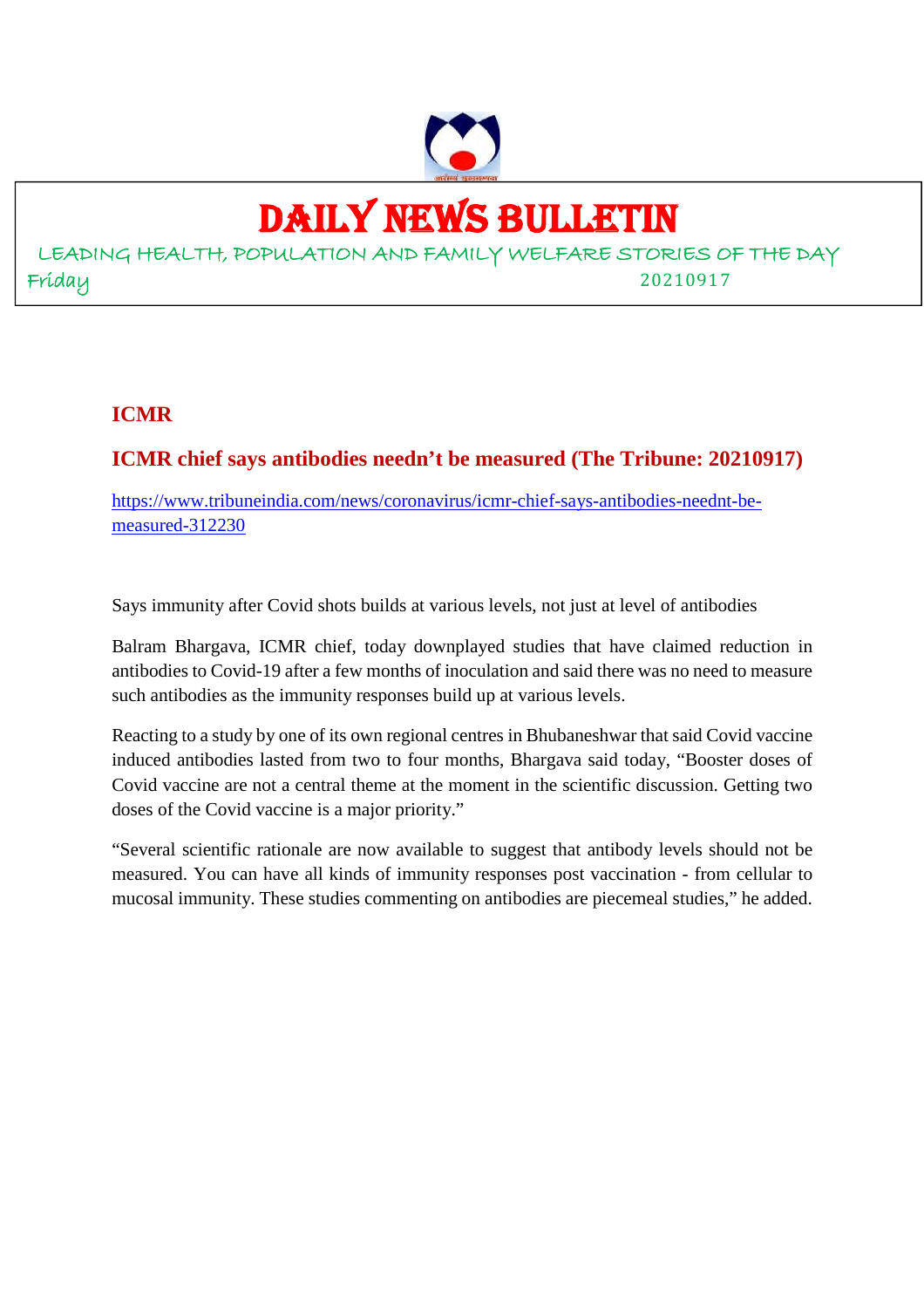#### **Vaccination**

#### **Over 60% vaccinated with one dose, 20% covered with both (The Tribune: 20210917)**

https://www.tribuneindia.com/news/coronavirus/over-60-vaccinated-with-one-dose-20 covered-with-both-312227

Over 60% vaccinated with one dose, 20% covered with both

A health worker collects sample from a passenger for Covid-19 test at Anand Vihar Railway Station in New Delhi. Manas Ranjan Bhui

Three in five Indian adults have been covered with at least one Covid vaccine dose and 20 per cent have received both doses. New government data shows Chandigarh entering the coveted league of states and UTs to have protected their adult population with the first Covid dose.

Jabs: India exceeds 18 nations combine in Sept

New Delhi: India is ahead of 18 major countries combined on the daily average Covid-19 vaccine delivery, latest world data show. Where 18 major nations together administered 8.17 million doses daily on an average between September 1 and 13, India alone administered 8.54 million doses. The overall vaccine doses delivered by India have exceeded 76 crore since January 16 when the inoculation drive began. TNS

Health Secretary Rajesh Bhushan today said 62 per cent people aged 18 and above had received at least one Covid shot and 20 per cent had received both. India has an estimated 94 crore adults.

As of today, 57.86 crore first doses of Covid-19 vaccine have been administered and 18.7 crore persons have received both doses.

Commenting on the scale of inoculation, the government said in the first 11 days of September over 11 crore doses have been administered which was double the doses given throughout May.

The government also said of the 3,651 Pressure Swing Absorption (PSA) Plants for medical oxygen generation which have been sanctioned, 1,595 have been commissioned so far. This comes to a 43.6 per cent commissioning rate. Of the total 3,651 PSA plants sanctioned with 4,751 MT capacity, 1,491 plants with 2,281 MT are centrally supported.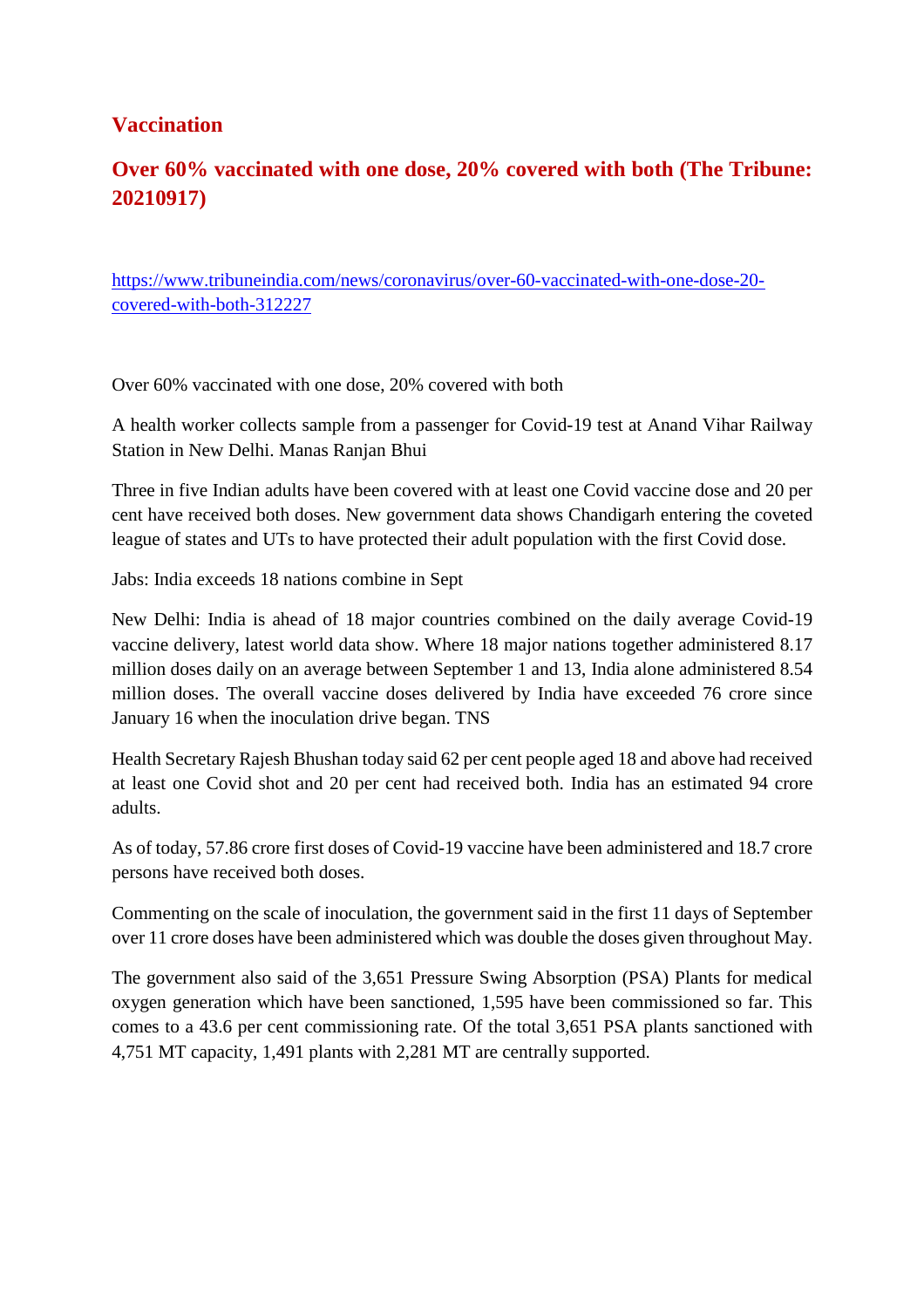#### **Daily Covid vaccine**

#### **India ahead of 18 major nations combined on average daily Covid vaccine dose delivery (The Tribune: 20210917)**

https://www.tribuneindia.com/news/coronavirus/india-ahead-of-18-major-nations-combinedon-average-daily-covid-vaccine-dose-delivery-312025

The overall vaccine doses delivered by India have exceeded 76 crore since January 16 when the inoculation drive began

India ahead of 18 major nations combined on average daily Covid vaccine dose delivery

Photo for representational purpose only. PTI file

India is ahead of 18 major countries combined on the daily average COVID-19 vaccine delivery, latest world data show.

Where 18 major nations together administered 8.17 million doses daily on an average between September 1 and 13, India alone administered 8.54 million doses.

The overall vaccine doses delivered by India have exceeded 76 crore since January 16 when the inoculation drive began.

The 18 countries falling behind India on the COVID delivery are Canada, US, UK, Brazil, Russia, New Zealand, Australia, Switzerland, Japan, Indonesia, South Africa, Turkey, Saudi Arabia, Argentina, Spain, France, Germany and Italy.

#### Basic skincare

Basic skincare: Some everyday habits that can cause acne (The Indian express: 20210917)

https://indianexpress.com/article/lifestyle/life-style/basic-skincare-everyday-habits-acneskincare-tips-skincare-rules-7513011/

Acne can be caused by consuming an excessive amount of carbohydrates, such as dairy products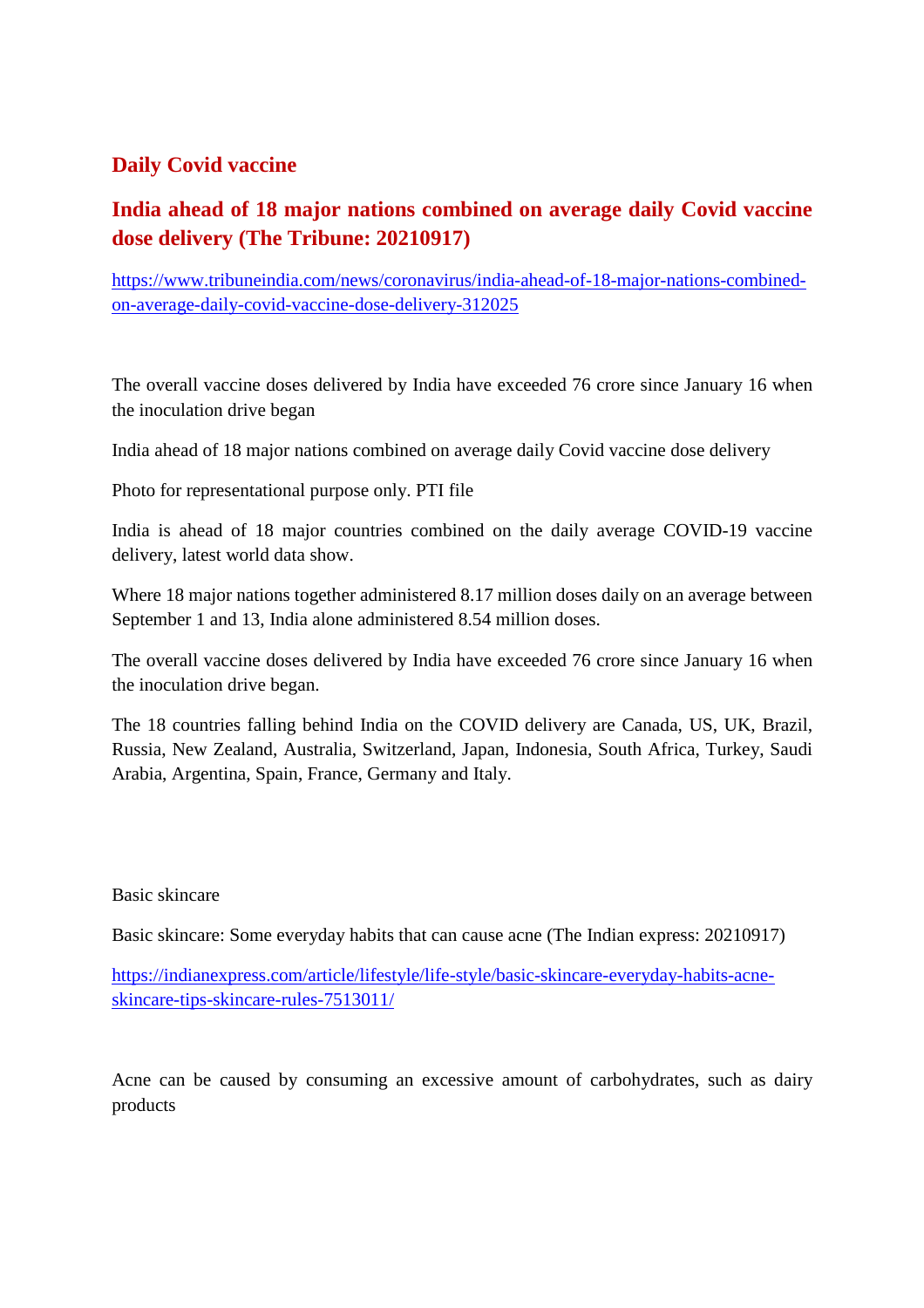skincare, skincare tips, what causes acne, everyday habits that can cause acne, bad skincare habits, how to get rid of acne problem, indian express newsWe often buy skincare products with high oil content which causes acne. (Photo: Getty/Thinkstock)

When you do not take care of your skin, no matter its type and texture, you predispose it to certain conditions which can become lifelong problems. Acne is a common skin issue which affects both men and women. While known to happen during adolescence, acne can also plague adults who make skincare mistakes, are stressed, or do not do enough for their skin.

Dr Stuti Khare Shukla, a dermatologist, who is popularly known as the 'hair growth queen' of India, lists four everyday bad habits that could lead to acne, and what you can do about it. Read on.

\* High-carb diet

Acne can be caused by consuming an excessive amount of carbohydrates, such as dairy products. Eating a well-balanced diet rich in antioxidants, such as green leafy vegetables, can aid in the treatment of acne. Sugar and carbs, which include junk food such as chips, chocolate, and ice cream, should be avoided because they are the primary cause of bloating and acne.

\* Certain medications

Certain medications can disrupt your body's hormone levels, resulting in acne-like breakouts. When dealing with prescribed medications, always consult your doctor.

\* Not showering after workouts

Acne mechanica is a type that occurs when we wear tight clothes during workouts and don't shower afterward. This is because the heat and sweat get trapped and bacteria start to multiply. We should take regular baths and cleanse our faces properly.

ALSO READ |How does grape seed work to help you get glowing and hydrating skin?

\* Overexposure to sunlight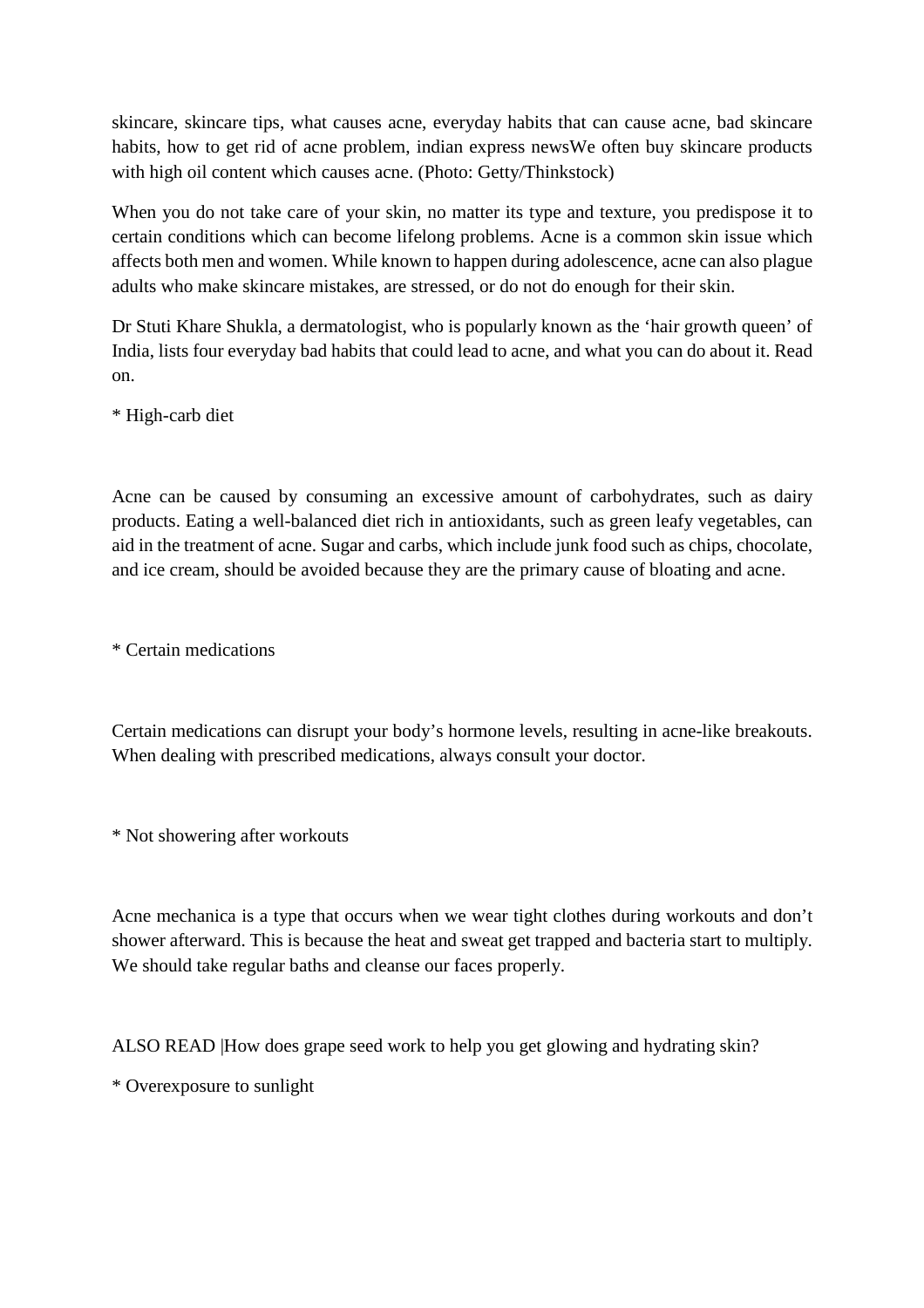Long-term sun exposure can cause unwanted skin inflammation, and sunburn accumulates more dead skin cells, clogging pores and causing more breakouts. It even causes our skin to sweat more, providing more space for bacterial growth.

\* Inadequate sleep and lack of exercise

Not getting enough sleep can stress you out, which makes the body secrete hormones abnormally, causing acne. It is critical to exercise twice or three times per week to keep your hormones balanced, as hormonal imbalance is one of the leading causes of breakouts.

skincare, skincare tips, what causes acne, everyday habits that can cause acne, bad skincare habits, how to get rid of acne problem, indian express news When you try to pop a pimple, you push the bacterial infection deeper down and spread it beneath your skin. (Photo: Getty/Thinkstock)

Here's what you can do instead:

1. Maintain face hygiene

Wash your face twice or three times per day with salicylic acid face wash. Apart from washing, moisturising your skin is critical, especially if you have a combination or oily skin. Most people do not moisturise, because they believe their skin produces enough oil, but this is actually counterproductive. To compensate for dehydration, your skin will produce more oil.

2. Clean makeup tools regularly

Clean your makeup as well as any other items that come into contact with your face, such as cosmetic sponges and reusable pads, Clarisonic brush heads, tweezers, and eyelash curlers.

Bacterial counts on these devices can rise to levels higher than on the skin. Our skin has natural defenses against bacterial overgrowth. If our skin function is compromised, as it is in acne patients, then using a contaminated tool can aggravate it.

#### 3. Don't pop pimples

When you try to pop a pimple, you can easily push the bacterial infection deeper down and spread it beneath your skin. This only adds to the clogging, swelling, and redness of your pimples. It also increases the chances of scarring.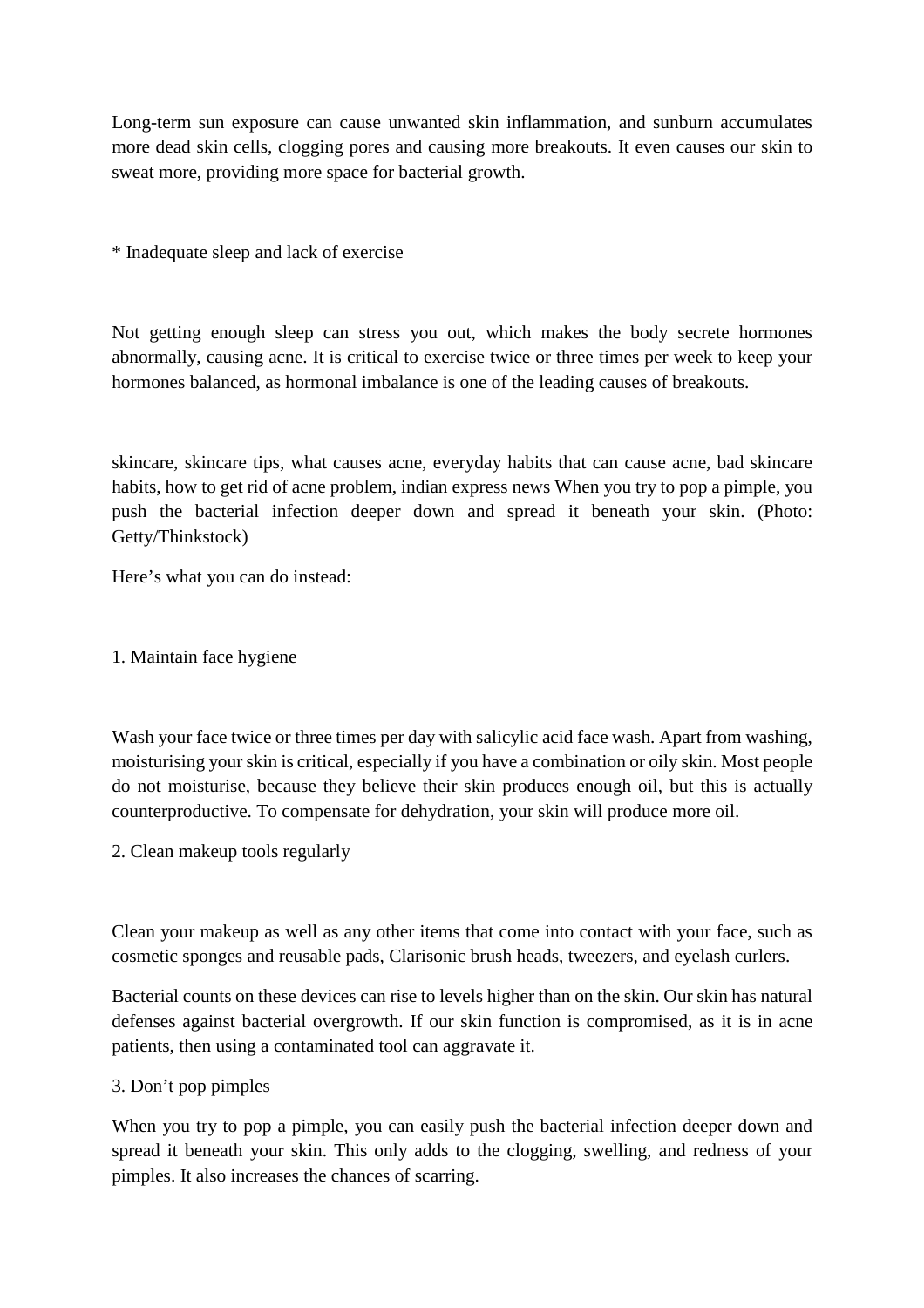#### 4. Use the right products

We often buy skincare products with high oil content which causes acne. We should get noncomedogenic products to avoid excess oil on our skin. Do a skin sensitivity test to know the characteristics and type of your skin and then buy a product that suits it. If you have skin problems, it is wise to take the opinion of a dermatologist before buying products.

#### **Physical exercise**

#### **What does no physical exercise mean for your body (The Indian express: 20210917)**

https://indianexpress.com/article/lifestyle/fitness/physical-exercise-body-health-immunitysports-genes-pandemic-health-sport-activities-7491845/

Moderate but consistent and regular exercise can do wonders for the body

exercising, exercises, physical activities, exercising at home, exercising every day, physical fitness, staying active, active lifestyle, sedentary lifestyle, pandemic health and immunity, indian express newsThe most effective fitness activities include heavy and fast-paced walking, cycling, and running. (Photo: Getty/Thinkstock)

While exercise routine can be flexible and personal, not exercising at all can be detrimental to health. Not only does it help a person to stay physically active and healthy, exercising also ensures their mental well-being which, in the pandemic, has been prioritised.

Amol Naikawadi, the joint managing director and preventive healthcare specialist at Indus Health Plus tells indianexpress.com that sports, along with fitness and genes can help build and strengthen a person's immunity.

"We have seen and heard many conversations around the immediate effects of exercise, but the lesser-known fact is it can help us fight off bacteria, viruses, and other disease-causing agents. An exercise routine can remove the bacteria from our internal airways, increase antibodies and make them more robust, improve blood flow, and reduce stress hormones like cortisol, adrenaline," he explains.

ALSO READ |Yoga and skincare: Asanas to tighten skin around eyes, reduce wrinkles

Naikawadi also says moderate but consistent and regular exercise can do wonders for the body. "Locomotion and movement are essential. Along with helping in terms of immunity, they reduce inflammation in the body, decrease blood sugar levels, help in maintaining a healthy weight, ward off lifestyle diseases, thus promoting longevity."

The most effective fitness activities, he says, include heavy and fast-paced walking, cycling, and running. "These are sufficient to bring in more immune cells into circulation."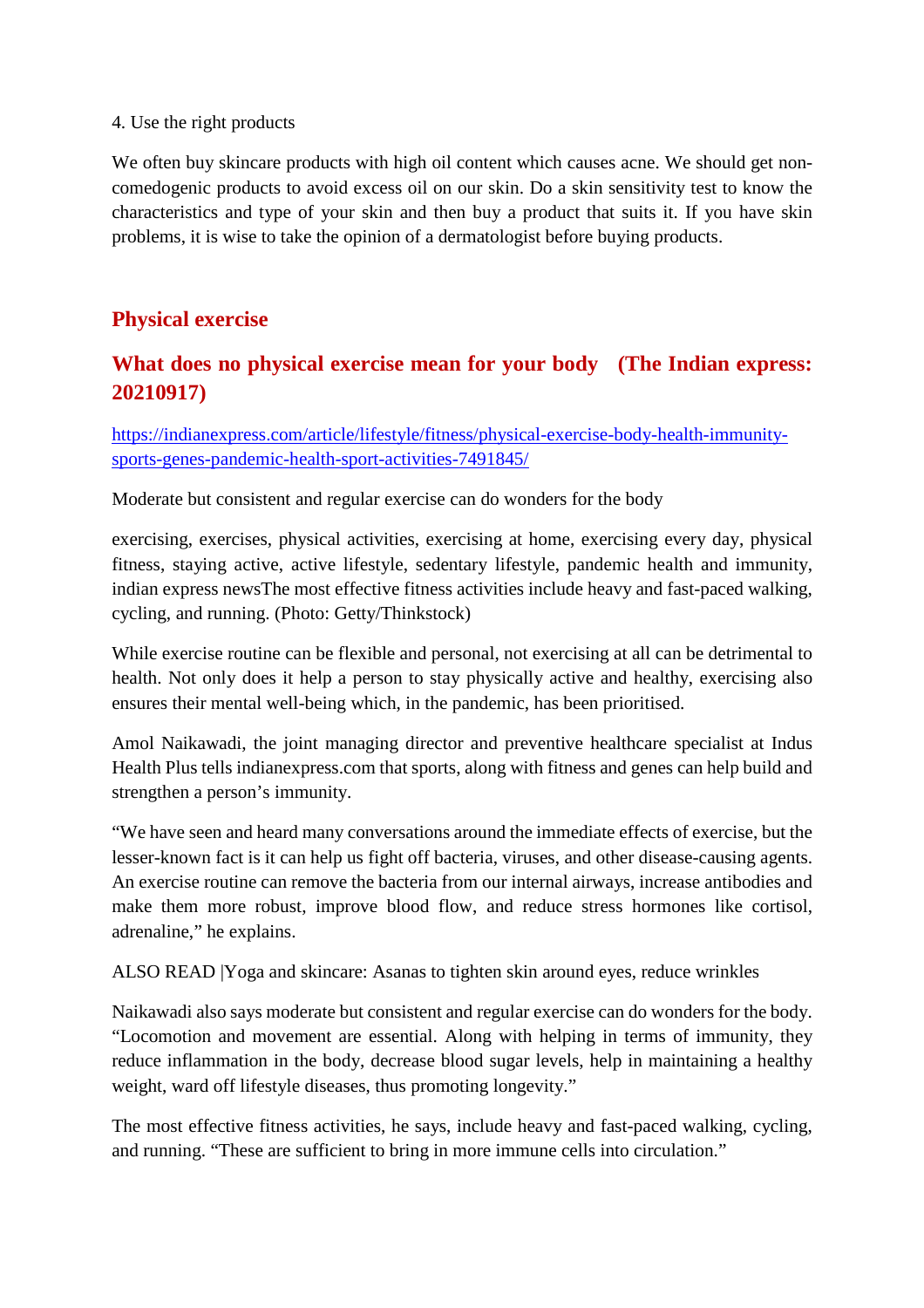But what happens when no exercising happens at all?

According to Naikawadi, no exercise will lead to a weaker immune system and make our bodies more susceptible to different types of infections. Apart from affecting our immune system, it will also increase the chances of obesity, cardiovascular ailments, diabetes, and other noncommunicable diseases.

"Don't force your body to perform high-intensity workouts right from day 1, or if you've just recovered from sickness. Exercise within your constraints. The best way to track your fitness would be to keep a check on the number of steps you've walked," he warns.

#### **Menstrual changes**

#### **Link between menstrual changes and Covid vaccination should be investigated: BMJ editorial (The Indian express: 20210917)**

https://indianexpress.com/article/lifestyle/health/link-between-menstrual-changes-and-covidvaccination-should-be-investigated-bmj-editorial-7512519/

The expert, however, noted most people find that their period returns to normal the following cycle and, importantly, there is no evidence that Covid-19 vaccination adversely affects fertility

menstrual changes, Covid vaccinationReports of menstrual changes after COVID-19 vaccination have been made for both mRNA and adenovirus-vectored vaccines, said Victoria Male. (Photo: Getty Images/Thinkstock)

A link between changes in the menstrual cycle and COVID-19 vaccination is plausible, and should be investigated, according to an editorial published in the British Medical Journal on Thursday.

In the editorial, Victoria Male, a reproductive specialist at Imperial College London, UK noted that periods or unexpected vaginal bleeding are not listed as common side effects of COVID-19 vaccination.

Over 30,000 such reports had been made to the UK Medicines and Healthcare Products Regulatory Agency (MHRA) surveillance scheme for adverse drug reactions by September 2, she said.

The expert, however, noted most people find that their period returns to normal the following cycle and, importantly, there is no evidence that COVID-19 vaccination adversely affects fertility.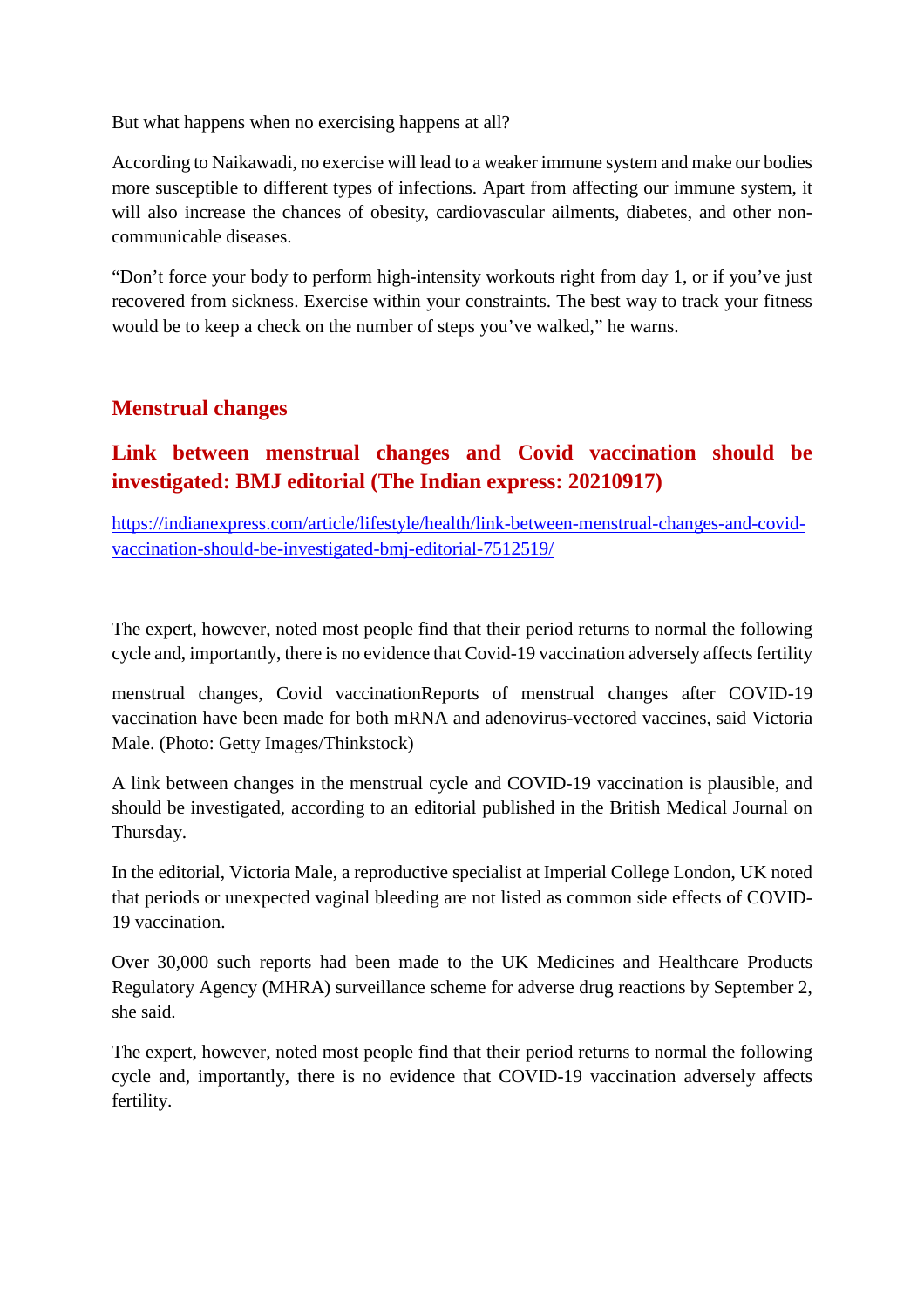#### India's grand vaccination drive

#### **Himachal Pradesh leads the country as vax pace maintains momentum (Hindustan Times: 20210917)**

India's grand vaccination drive completed eight months. Till Thursday evening, the country administered over 771 million doses of the Covid-19 vaccine, with six out of every 10 adults (61.9%) in the country having received at least one jab, and a little over two out of 10 (20.2%) having been fully vaccinated.Three states (Himachal Pradesh, Sikkim and Goa) and four Union territories (Ladakh, Lakshadweep, Chandigarh, and Dadra and Nagar Haveli and Daman and Diu) have announced in the past two weeks that they have administered first doses to their entire populations.A look at how different states are performing, and the road ahead for the country's vaccination drive.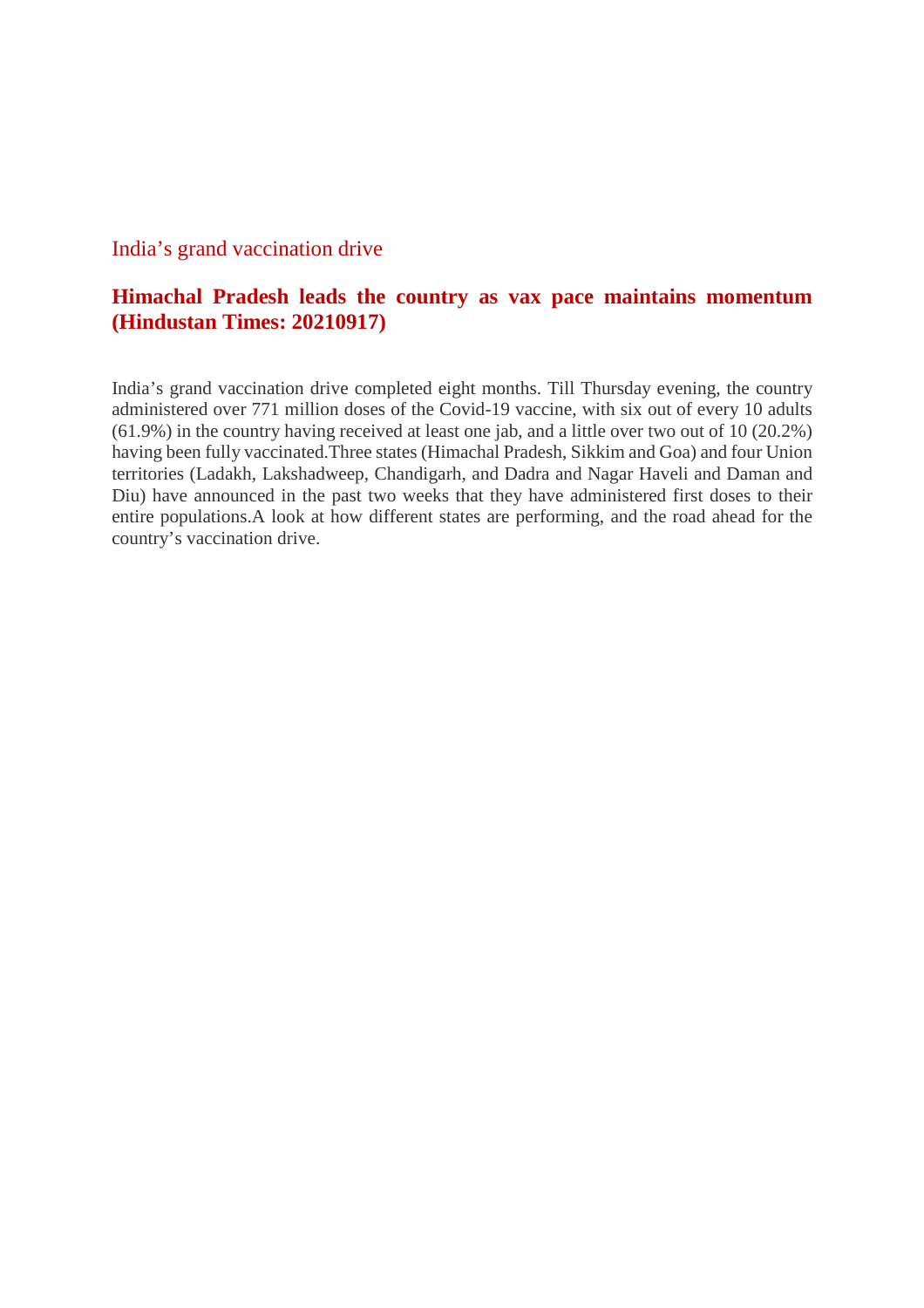# National vaccination drive off peak le but pace remains high

India's pace of vaccination, which has been extremely patchy in the past, is currently going through one of its finest phases. In the past week, an average of 7 million daily doses has been administered across the country every day. according to HT's Covid-19 dashboard. While this is a dip from the peak vaccination rate (for the week ended September 1, the seven-day average of daily doses touched a peak of 8.5 million doses), it is still better than anything seen till late August. One concern is that over the past week this number has been steadily dropping.

### **DAILY DOSE ADMINISTRATION IN INDIA AN**



# 2 Himachal Pradesh leads in all metrics,<br>Kerala and Uttarakhand not far behin

Himachal Pradesh, which was India's first state to cover its entire adult population with single doses on August 29, continues to lead the country in key vaccination metrics - population covered with at least one dose, and proportion of adults fully vaccinated. Around 63.7% of all adults in the state are partially vaccinated, while another 37.8% fully vaccinated. This translates into nearly 100% of the state's estimated adult population (according to the Census of India's National Commission on Population) having received at least one dose. To be sure, the coverage appears to exceed 100% because the adult population figures are projected estimates, and may be off by small margins in some regions.

In overall coverage, Uttarakhand is at the second spot with nearly 57.1% of the state's adults partially vaccinated and 31.1% having received both doses of the vaccine - translating to around 88.2% of adults receiving at least one jab.

Kerala, with 87.2% of adults receiving jabs, has the third highest overall coverage of population among states for which adult population projections were available. Interestingly, the state ranks second only to Himachal Pradesh in

proportion of adults fully vaccinate state are significant especially bec months, accounting for, on some d case total. However, the seven-day now been consistently dropping of

Gujarat, another large state, has co single dose and 30% are fully vacci jabbed, Madhya Pradesh wraps up state, however, lags behind the na coverage (only 19.2% of MP's adult

To be sure, disaggregated populati north-eastern states other than As under a single category - "North-e marginally ahead of the national a among the best regions in the cou vaccinated (27.7%).

 $1144 - c$ 

## STATES, BY PROPORTION OF ADULTS COVERED BY VACCINES

100

図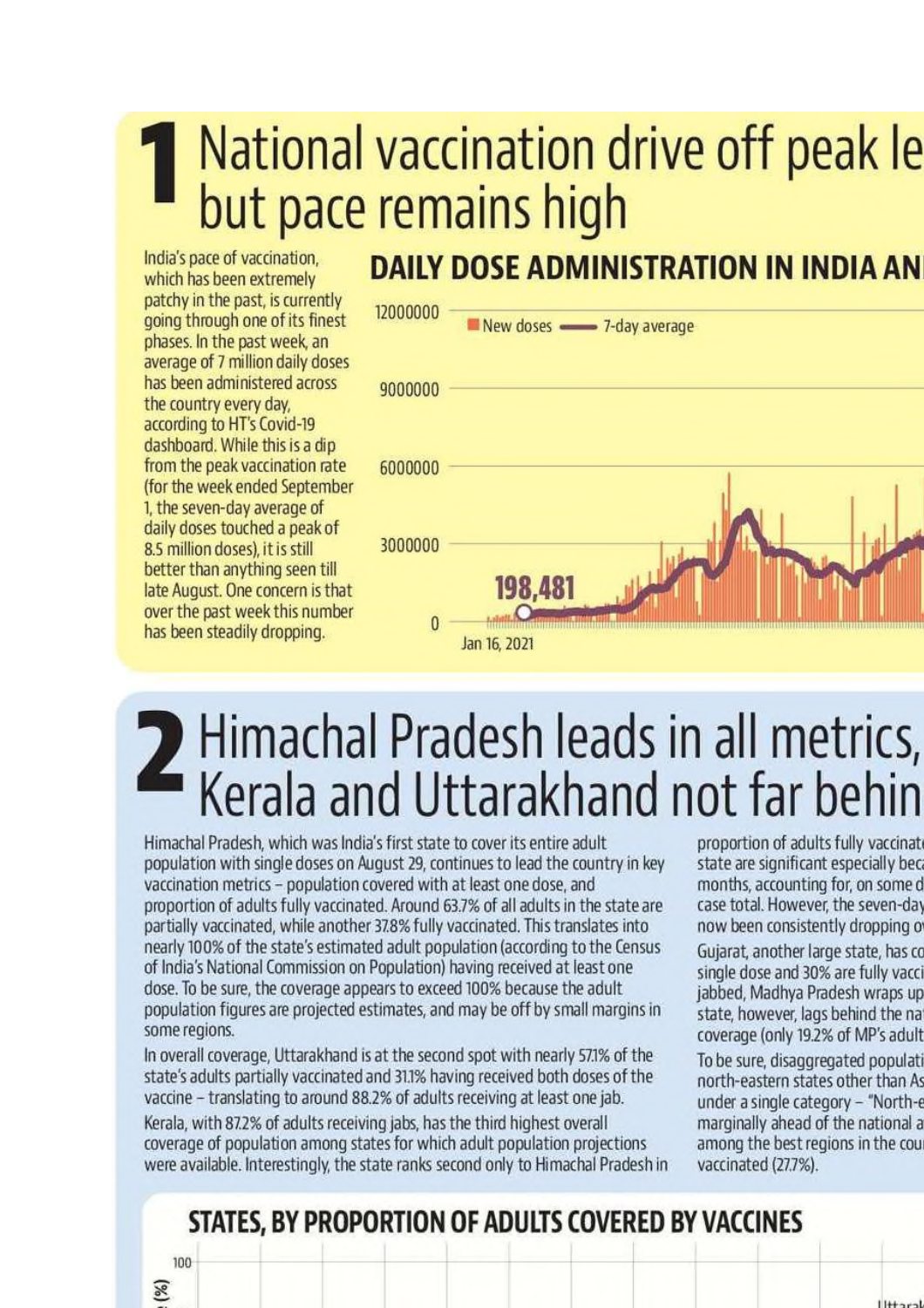#### **New Cases (The Asian Age: 20210917)**

http://onlineepaper.asianage.com/articledetailpage.aspx?id=15839839

# 30,570 new Covid-19 cases, 431 deaths in last 24 hours

AGE CORRESPONDENT<br>NEW DELHI, SEPT. 16

With 30,570 more people<br>testing positive for Covid-<br>19, India's overall infec-<br>tion tally has risen to<br>3,33,47,325, while the<br>3,33,47,325, while the<br>dipped to 3,42,923, accord-<br>injustry on Thursday.<br>The death toll due to

ministry on Trunsacy,<br>The death toll due to the<br>disease has climbed to<br>4.43,392 with 431 new fatal-<br>ities being recorded,<br>according to data updated<br>according to data updated<br>The number of active<br>cases has dropped to<br>nation



the data showed.<br>Also, 15,79,761 Covid-19<br>tests were conducted in<br>the country on Wednes-<br>day, taking the total num-

day, taking the total num-<br>ber of such examinations<br>so far to 54,77,01,729, it<br>stated.<br>The daily positivity rate<br>was recorded at 1.94 per<br>cent. This has been below<br>three per cent for 17 days.<br>The weekly positivity rate<br>pe for 83 days now, according

to the health ministry.<br>The number of people who have recuperated from the disease has<br>surged to 3,25,60,474, while the case fatality rate was<br>recorded at 1,33 per cent.<br>The cumulative number of Could.19 vaccine of Could.

The cumulative number<br>of Covid-19 vaccine doses<br>administered in the coun-<br>try so far under the<br>nationwide vaccination<br>drive has exceeded 76.57 crore, according to the

erore, according to the Infinistry.<br>
Imitative India's Covid-19 infection tally had crossed the 2010-201-2010 and<br>
201-201-201-2010 and August 23, 2020, 30 lakh on September 15, 50<br>
1akh on September 16, 60<br>
1akh on Septe

rakin on November 20 and<br>the one-crore mark on<br>December 19.<br>The country crossed the<br>grim milestone of two<br>crore cases on May 4 and<br>three crore on June 23.

#### **Covid Green Pass (The Asian Age: 20210917)**

http://onlineepaper.asianage.com/articledetailpage.aspx?id=15839968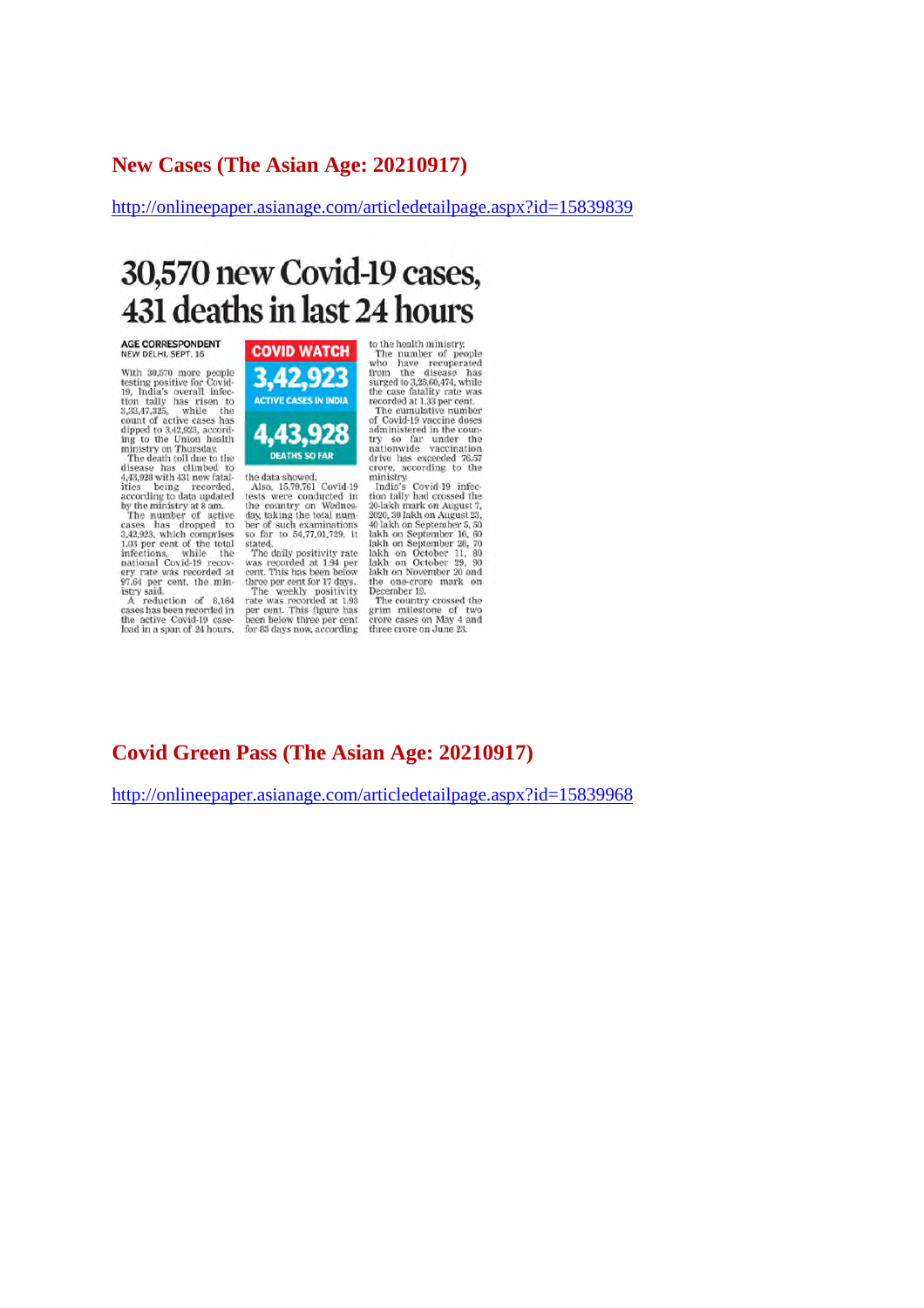# Putin: Kremlin's inner circle infected Italy to extend Covid 'green pass'

Moscow, Sept. 16: Dozens<br>of people in Vladimir<br>Putlin's entourage have<br>tested positive for the<br>Coronavirus, the Russian<br>leader said on Thursday,<br>as his country struggles<br>with high infection rates<br>with a people scenario pan and a vaccine-sceptic pop-

and a vaccine-sceptic pop-<br>ulation.<br>Earlier this week, 68-<br>year-old Putin cancelled all in-person events and<br>said he was self-isolating after announcing an out-<br>break in the Kremlin.

the "Cases of Cases of the<br>Coronavirus were detect-<br>ed in my inner circle. Not just one or two but several<br>dozen people," Putin said,<br>speaking via video link at a meeting of a Moscow-led<br>security alliance.

Putin had been due to attend the meeting of the<br>Collective Security Treaty Organisation (CSTO) in Tajikistan's capital<br>Dushanbe in person, but said Tuesday he would<br>instead join remotely.

msead pointemovery.<br>Putin's spokesman<br>Dmitry Peskov on<br>Thursday told reporters<br>that the outbreak was<br>mainly among members of Putin's security detail.

He added that "practical-<br>ly everybody" who works<br>with Putin is vaccinated. While it remains unclear<br>how long Putin will be in

quarantine, Peskov said<br>he will be self-isolating for "at least" another week at least another week.<br>News of the extent of the<br>outbreak at the Kremlin

comes a day before parlia-<br>mentary elections open<br>Friday in Russia. — AFP

Rome, Sept. 16: Italy was<br>set Thursday to make the<br>country's anti-covid<br>"green pass" obligatory<br>for all employees, in a bid<br>to boost vaccine rates<br>ahead of the winter flu<br>absolute where the

season.<br>The law, which would penalise workers who are<br>unvaccinated or do not<br>have proof of a recent negative Coronavirus test,<br>is expected to come into effect on October 15.

effect on October 15.<br>"The government is<br>ready to speed up on the<br>'green pass'... (for) not just<br>the public sector, but pri-<br>vate too," regional affairs<br>minister Mariastella Gelmini said Wednastella minister Mariastella<br>Gelmini said Wednesday. The pass is a certificate<br>that shows if someone is

London, Sept. 16: The UK's<br>National Health Service<br>(NHS) said it has started<br>delivering Covid-19 booster vaccines to people in<br>eligible groups of over-50s from Thursday.

UK'S HEALTH SERVICE ROLLS OUT

**BOOSTER VACCINE DOSE FOR COVID** 

Irom Thursday.<br>In line with new guidan-<br>ce set out by the Joint Co-<br>mmittee on Vaccination<br>and Immunisation earlier<br>this week, the NHS vaccination programme will

vaccinated against Covid-<br>19, has tested negative in the previous 48 hours, or has recently recovered move to the next phase for people who had their second jab at least six months ago, for a booster or top<br>up. Hospital hubs have st-<br>arted vaccinating frontline healthcare workers as well as identifying other<br>eligible patients for their booster vaccine immedia. tely, with GP-led local vaccination services to follow in the coming days.  $-PTI$ 

#### from the virus It is currently required

by everyone in Italy who<br>wants to eat inside restau-

**CHINA FULLY VACCINATES MORE THAN** 

**1 BILLION PEOPLE AGAINST COVID-19** 

rants, go to the cinema and sports stadiums, take<br>intercity trains and buses or domestic flights, and

for teachers.<br>Just over 40 million peobe are fully vaccinated<br>against the Coronavirus<br>in Italy, which roughly<br>equals 75 per cent of the<br>population over the age of

The government hopes<br>to bump that figure up by another four million.

"Only by immunising<br>the large majority of the population can we keep<br>transmission under con-<br>trol. The vaccine is the only weapon we have<br>against Covid," Gelmini told Rai radio.

AFP

#### **FRANCE SUSPENDS AROUND 3,000** UNVACCINATED HEALTH WORKERS

nated.

Paris, Sept. 16: Thousands<br>of health workers across<br>France have been sus-<br>pended without pay for

failing to get vaccinated<br>against Covid-19 ahead of a deadline this week,<br>Health Minister Olivier Veran said Thursday.<br>France's national public

health agency estimated<br>last week that roughly 12<br>per cent of hospital staff and around six per cent of<br>doctors in private practices have yet to be vacci-

"Some 3,000 suspensions were notified yesterday to<br>employees at health centres and clinics who have

tres and curincs with a<br>red vertical contractions of the added that "several dozens" had turned in<br>their resignations rather<br>their resignations rather than sign up for the jabs. than sign up for the jabs.<br>That compares with 2.7<br>million health workers<br>overall, Veran said, addi-<br>ng that "continued health- $-AFP$ care is assured.'

Beijing, Sept. 16: China<br>has fully vaccinated more<br>than one billion people against the Coronavirus<br>- 71 per cent of its population official figures lation — official figures<br>showed Thursday,<br>The country where the

virus was first detected<br>has mostly curbed the<br>virus within its borders, but is racing to get the vast majority of its population vaccinated as a new<br>outbreak flickers in the southeast.

"As of September 15, 2.16 billion vaccine doses have been administered nationwide," said National<br>Health Commission spok-National esman Mi Feng at a press<br>briefing. Chinese health<br>authorities said late last month that 890 million<br>people in China had been people in china ratio executed and two<br>billion doses administered. The government<br>has not publicly anno-<br>unced a target for vac $c$ ination coverage,  $-AFP$ 

#### **COVID-19 booster**

#### COVID-19 booster dose not a central theme at the moment: Government (The Hindu: 20210917)

https://www.thehindu.com/news/national/covid-19-booster-dose-not-a-central-theme-at-themoment-government/article36498243.ece

"The important understanding is that full vaccination of both the doses is absolutely essential."

The government on Thursday said COVID-19 booster shot is not the central theme in scientific discussion as well as in the public health domain at the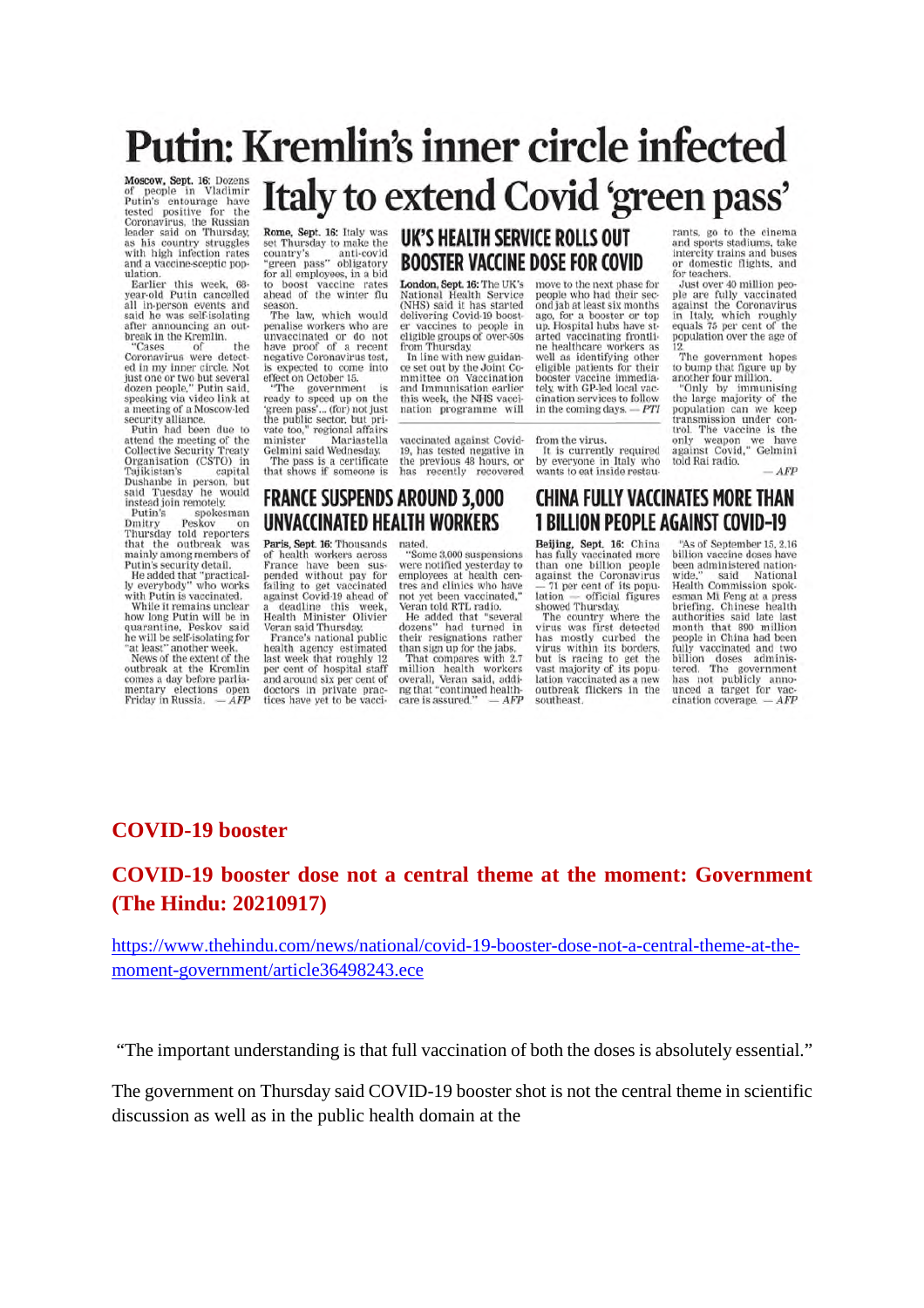#### **COVID-19 vaccine 'swollen testicles'**

#### **Nicki Minaj's COVID-19 vaccine 'swollen testicles' claim is false, says Trinidad health minister(The Hindu: 20210917)**

https://www.thehindu.com/news/international/nicki-minajs-covid-19-vaccine-swollentesticles-claim-is-false-says-trinidad-health-minister/article36490009.ece

Nicki Minaj sparked an international furor when she alleged on Twitter that a person in Trinidad became impotent after getting vaccinated for COVID-19

Trinidad and Tobago Health Minister Terrence Deyalsingh on Wednesday criticized as "false" the claim by American rapper Nicki Minaj that a person on

#### **Higher blood pressure**

#### **Elevated stress hormones linked to higher blood pressure risk (New Kerala:20210917)**

In a study of more than 400 adults with normal blood pressure, those who had high levels of stress hormones detected in their urine were more likely to develop

https://www.newkerala.com/news/2021/134183.htm

#### **Alzheimer's disease**

#### **Australian researchers identify likely cause of Alzheimer's disease (New Kerala:20210917)**

Sydney, Sep 16: Australian researchers have in a groundbreaking study identified a 'blood-tobrain pathway' that can lead to Alzheimer's disease, offering potential new prevention an-> View it--> https://www.newkerala.com/news/2021/134060.htm